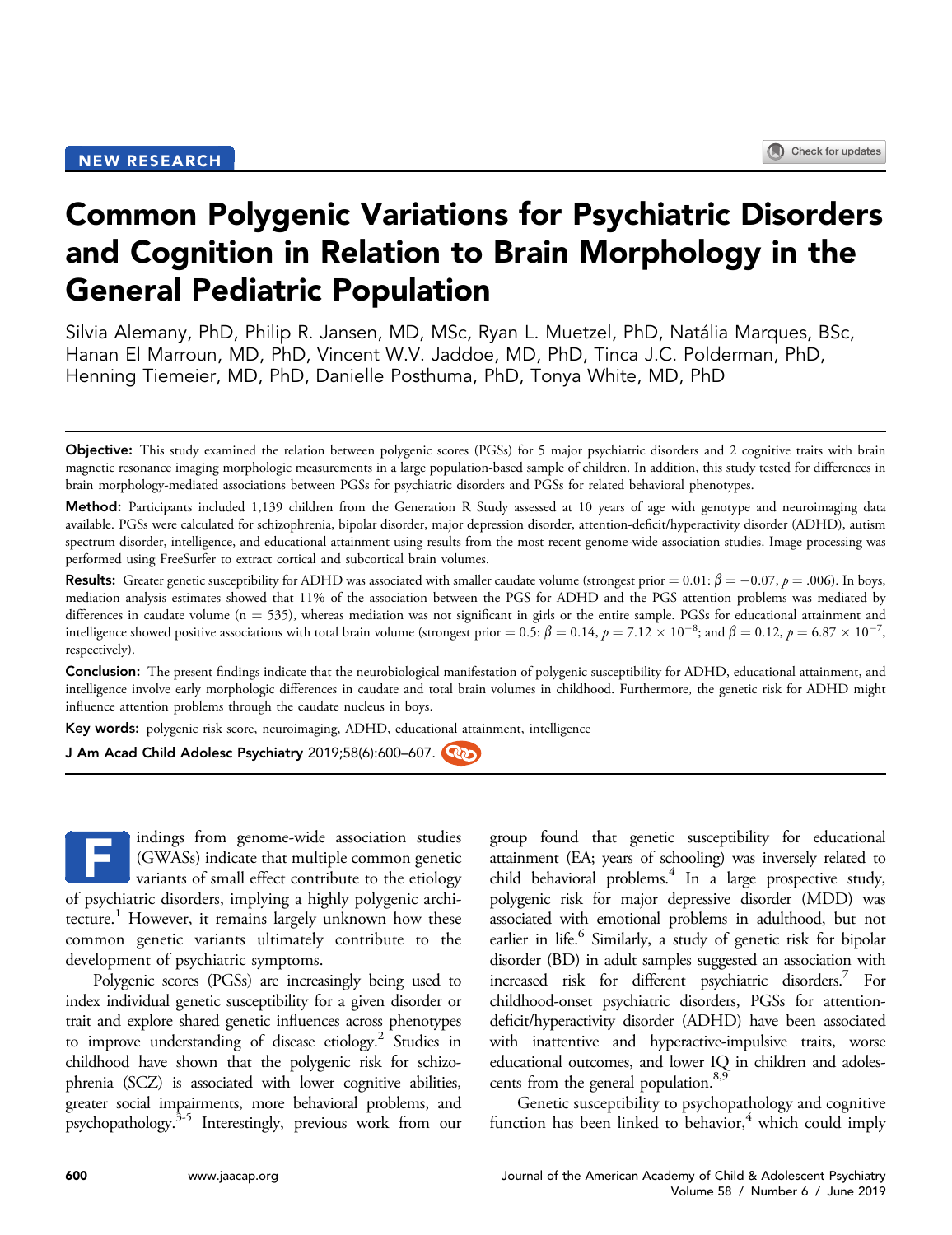that heritable neurobiological mechanisms are at play in the early presentation of symptoms. Within this context, it is well established that brain morphology during development is strongly influenced by genetic factors.<sup>[10](#page-7-0)</sup> Furthermore, widespread morphologic brain abnormalities have been associated with the pathophysiology of major psychiatric disorders.<sup>[11-15](#page-7-0)</sup> Although genetic and environmental factors can account for these brain abnormalities, we expect that genetic susceptibility for psychiatric disorders are associated with variations in brain morphology. Indeed, several studies have reported relations between PGSs for psychiatric disorders and PGSs for structural brain magnetic resonance imaging (MRI) measurements in adults using medium to large samples in the context of imaging genetics.<sup>16-19</sup> Higher genetic risk for SCZ was related to total brain volume (TBV) in patients with SCZ ( $n = 152$ ) and controls  $(n = 142)$ ,<sup>[16](#page-7-0)</sup> although this finding was not replicated using 2 large general population-based samples ( $n = 763$  and  $n =$  $707$ ).<sup>17</sup> Other studies in healthy populations have related polygenic risk for SCZ and BD to reduced globus pallidus and amygdala volumes ( $N = 274$ ).<sup>[18](#page-7-0)</sup> However, one of the largest studies to date did not find evidence for associations between polygenic risk for SCZ, BD, or MDD and subcortical brain volumes using data from the UK Biobank study ( $N = 978$ ).<sup>[19](#page-7-0)</sup> Furthermore, to our knowledge, no study has yet been conducted in a pediatric MRI sample representative of the general population. Thus, whether associations of polygenic susceptibility for major psychiatric disorders and brain morphology are present earlier in life is largely unclear. Because autism spectrum disorders (ASD) and ADHD are childhood-onset psychiatric disorders, the study of polygenic risk for these traits in pediatric samples is particularly relevant. To date, this has been hampered by the lack of large-scale imaging studies in children that include genetic data.

Against this backdrop, the goal of this study was to examine the association of polygenic susceptibility for 5 psychiatric disorders and 2 cognitive outcomes with global and subcortical brain volumes in a large population-based sample of school-age children. As a secondary aim, this study investigated the potential mediating role of brain morphologic variation in associations between PGSs for psychiatric disorders and those for related behavioral phenotypes.

We hypothesized that polygenic susceptibility for SCZ, BD, MDD, ASDs, and ADHD would be associated with brain morphologic characteristics that overlap with brain abnormalities consistently reported in patients affected by these disorders. For EA and intelligence, we hypothesized that PGSs for these traits would be positively associated with global brain morphology measures.

#### Journal of the American Academy of Child & Adolescent Psychiatry [www.jaacap.org](http://www.jaacap.org) 601 Volume 58 / Number 6 / June 2019

# METHOD

# Study Population

Participants were drawn from the Generation R Study, an ongoing population-based cohort study of many domains of child development.<sup>[20](#page-7-0)</sup> As part of the cohort's MRI study, 3,992 children were scanned from March 2013 through November 2015, corresponding to visits of the 9- to-11 year-old Generation R sample.<sup>21</sup> Of these children, 3,937 had images that were reconstructed using FreeSurfer 6.0 ([http://surfer.nmr.mgh.harvard.edu/\)](http://surfer.nmr.mgh.harvard.edu/). One hundred thirtyone children were excluded due to the use of a different sequence ( $n = 22$ ), dental braces ( $n = 87$ ), and the presence of incidental findings ( $n = 22$ ).<sup>22</sup> Of the remaining 3,806, 620 scans were excluded due to data rated as unusable after visual inspection of segmentation quality. This left 3,186 children with good-quality MRI data. Of these, genotype data were available for 1,189 children with European ancestry. Relatedness and genotype quality resulted in an additional exclusion of 50 children. Thus, the final sample included 1,139 participants (flowchart in Figure S1, available online).

The study protocol was approved by the medical ethics committee of the Erasmus University Medical Center (Rotterdam, the Netherlands). Written informed consent was obtained from the legal representatives of all participants.

# Magnetic Resonance Imaging

To familiarize participants with the MRI scanning environment, all children underwent a mock scanning session. Structural MRI scans were obtained on a 3-T scanner (Discovery MR750W; GE Worldwide, Milwaukee, WI). Whole-brain high-resolution T1-weighted inversion recovery fast spoiled gradient recalled sequences were obtained using an 8-channel head coil. The scan parameters were repetition time of 8.77 ms, echo time of 3.4 ms, inversion time of 600 ms, flip angle of 10°, field of view of 220  $\times$ 220 mm, acquisition matrix of 220  $\times$  220, asset acceleration factor of 2, b of 900 s/mm<sup>2</sup>, 230 contiguous slices with a thickness of 1.0 mm, and in-plane resolution of 1.0  $\times$ 1.0 mm. Further details on the design and protocol of the Generation R cohort's MRI study can be found elsewhere.<sup>[21](#page-7-0)</sup>

Cortical reconstruction and volumetric segmentation were carried out with FreeSurfer Image Analysis Suite 6.0.<sup>23</sup> Specifically, automatic parcellation and segmentation protocols were conducted using the recon-all stream to obtain total, cortical, and subcortical brain volumes. All images were inspected for surface reconstruction accuracy using automated and manual methods.[24](#page-7-0) Based on previous research investigating brain abnormalities in psychiatric disorders,<sup>[11-15](#page-7-0)</sup> 10 volumetric brain measures were studied as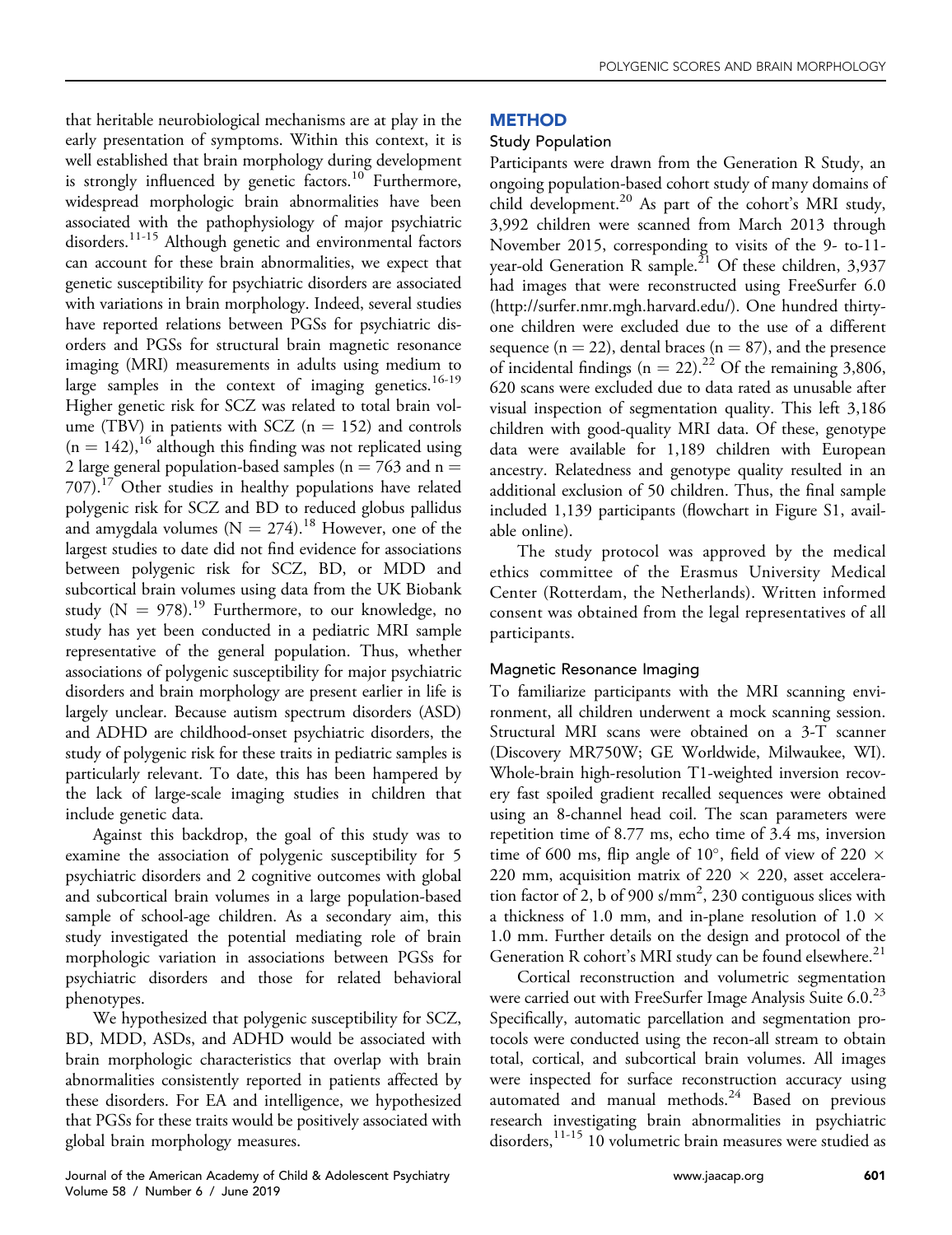outcomes: TBV, cortical gray matter (GM), total white matter, subcortical GM, ventricular volume, and cerebellum as global segmented brain measurements; and amygdalahippocampus complex, caudate, putamen, and thalamus as subcortical brain volumes. Correlations between brain measurements are shown in Figure S2, available online.

# Genotyping

DNA samples were collected from cord blood at birth or from venipuncture during a visit to the research center on Illumina 610K and 660K single-nucleotide polymorphism arrays depending on collection time (Illumina, San Diego, CA). Further details on genotype calling procedures in the Generation R Study can be found elsewhere.<sup>[25](#page-7-0)</sup> Information on quality control procedures of the genotype data and principal component analysis can be found in Supplement 1, available online.

# Polygenic Scoring

Only participants with European ancestry were selected for polygenic scoring. Genotype data that passed quality control were used to compute PGSs based on GWAS results for 5 psychiatric traits—SCZ, BD, MDD, ADHD, and ASD from the Psychiatric Genomics Consortium. In addition, we calculated PGSs for EA and intelligence. Table S1, available online, provides an overview of the GWASs used for PGS calculation. For intelligence, we repeated the GWAS meta-analysis after exclusion of the Generation R sample to ensure independence of discovery and target sample.

The PGSs were computed using LDpred.<sup>26</sup> This polygenic scoring method infers the posterior mean effect size of each marker using a prior on effect size distribution and linkage disequilibrium information from a reference genotype panel. The LDpred algorithm has improved prediction accuracy compared with traditional methods. Six PGSs were computed for each trait corresponding to 6 priors that determined the proportion of single-nucleotide polymorphisms with a causal effect (0.01, 0.05, 0.1, 0.5, 1, and infinitesimal). All PGSs were standardized to a mean of 0 and a standard deviation (SD) of 1. Correlations between PGSs are shown in Figure S3, available online.

# Statistical Analysis

Multiple linear regression analyses were conducted using R 3.3.1 ([https://www.r-project.org/\)](https://www.r-project.org/). To examine whether genetic susceptibility for major psychiatric disorders and cognition is related to brain morphology, each PGS was tested for association with each brain measure individually. In these models, brain measurements were assigned as dependent variables with PGSs for SCZ, BD, ADHD,

ASD, EA, or intelligence generated at 6 LDpred priors as independent variables. Models with TBV as the outcome were adjusted by sex, age, and 4 genetic principal components. Models for the remaining brain measurements also were adjusted by total intracranial volume.

We corrected for multiple testing across all PGSs, generated at 6 different priors, for association with 10 brain measurements using the false discovery rate (FDR) method.<sup>27</sup> Results at a  $p$  value less than .05 by FDR correction were considered statistically significant.

For statistically significant associations showing a consistent pattern of results, we performed mediation analyses to examine whether differences in the associated brain regions mediated associations between the PGS and the phenotypic manifestation of the polygenic trait. Multiple linear regressions analyses were conducted to examine associations among PGSs, brain measurements, and behavioral phenotypes by adjusting for the same covariates included in the primary analyses and age at behavioral assessment. Direct, indirect, and total effects were estimated using the "mediation" package in R. As long as the assumptions of the mediation analysis are met, the direct effect represents the effect of genetic susceptibility on behavioral phenotypes after controlling for variation in brain morphology, and the indirect effect represents the estimated effect of polygenic susceptibility operating through brain morphology.[28](#page-7-0) The proportion of mediation by brain morphology can be calculated as the ratio of indirect effect to total effect. Given the data available in Generation R, mediation analyses were feasible only for associations with PGSs for psychiatric disorders for which behavioral data were assessed when children were 8 to 11 years of age (mean 9.7, SD 0.23, range 8.85–11.54) using the (Child Behavior Checklist  $[CBCL]/6-18$ .<sup>[29](#page-7-0)</sup> Genetic, neuroimaging, and behavioral data were available for 1,053 participants. Further details on behavioral assessment can be found elsewhere.<sup>[21](#page-7-0)</sup> For psychiatric disorders with sex differences in prevalence, we also conducted stratified analysis by sex.

To elucidate whether each cognitive trait independently contributed to the variation in brain measurement, we performed sensitivity analyses for analyses between the PGSs for EA and intelligence and for TBV by mutually adjusting using the PGSs for intelligence and EA, respectively.

# RESULTS

# Sample Characteristics

A total of 1,139 children were included in the present study (561 girls [49.30%]), and the mean age was 10.16 years (SD 0.60, range 8.72–11.99).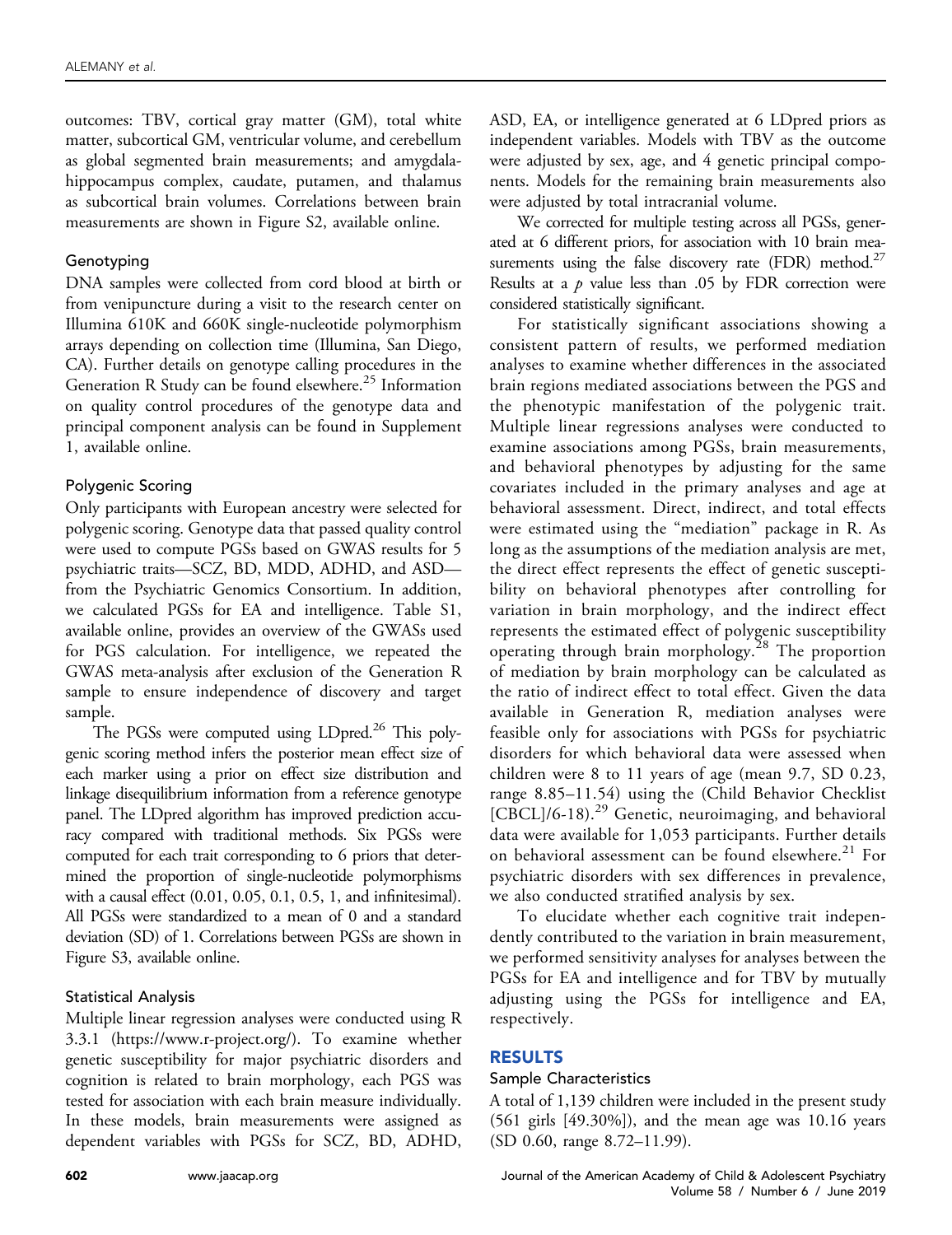#### Effects of PGS on Brain Morphology

Figure 1 presents a summary of the associations between the PGS for psychiatric disorders and the PGS for cognition calculated at 6 priors and brain volumes. Full results for these associations are presented in Table S2, available online.

No significant associations were observed between PGSs for SCZ and BD and brain measurements.

Greater genetic susceptibility for MDD was consistently related to smaller TBV, with the strongest association for the infinitesimal prior ( $\beta = -0.07$ , standard error [SE] 0.03;  $p_{\text{uncorrected}} = .009$ ). PGS for MDD also showed negative associations with total white matter (prior  $= 0.01$ :  $\beta = -0.03$ , SE 0.01,  $p_{\text{uncorrected}} = .043$ ), cerebellum volume (prior =  $0.5: \beta = -0.05$ , SE 0.02,  $p_{\text{uncorrected}} = .042;$ prior = 1:  $\beta$  = -0.05, SE 0.02,  $p_{\text{uncorrected}} = .040$ ), and thalamus volume (prior =  $0.01: \beta = -0.05$ , SE 0.02,  $p_{\text{uncorrected}} = .009$ . However, after FDR correction, none of these associations remained significant.

PGSs for ADHD were associated with smaller TBV and caudate volume across all priors, although associations did not reach statistical significance for prior 0.01 in the case of TBV and prior 1 in the case of caudate volume. The strongest association with TBV was observed at the infinitesimal prior ( $\beta = -0.07$ , SE 0.03,  $\rho_{\rm uncorrected} = .006$ ), and the strongest association with caudate volume was observed

at prior 0.01 ( $\beta$  = -0.08, SE 0.03,  $p_{\text{uncorrected}} = 7.49 \times$ 10<sup>-4</sup>) and remained significant after FDR correction.

PGS for ASD showed positive associations with TBV at all priors except at prior 0.01, which did not reach significance but did show the same direction of effect. The largest magnitude of the association was observed at prior 1 ( $\beta$  = 0.07, SE 0.03;  $p_{\text{uncorrected}} = 7.75 \times 10^{-3}$ ). These associations did not surpass FDR correction.

The EA PGSs were consistently associated with larger TBV (strongest prior 0.5:  $\beta = 0.14$ , SE 0.03,  $p_{\text{uncorrected}} =$  $7.12 \times 10^{-8}$ ) and remained significant after FDR correction. Associations at prior 0.05 did not reach significance but showed the same direction of effect. Greater genetic susceptibility for EA also was associated with larger volumes of subcortical GM (prior = 0.05:  $\beta$  = 0.04, SE 0.02,  $p_{\text{uncorrected}} = .046$ , cerebellum (prior  $= 0.1: \beta = 0.05$ , SE 0.02,  $p_{\text{uncorrected}} = .047$ , putamen (prior = 0.05:  $\beta = 0.06$ , SE 0.03,  $p_{\text{uncorrected}} = .016$ , and thalamus at multiples priors (strongest prior  $= 1$ :  $\beta = 0.05$ , SE 0.02,  $p_{\text{uncorrected}} = .012$ ).

Greater genetic susceptibility for intelligence was significantly related to larger TBV for most priors, even after FDR correction (strongest prior 0.5:  $\beta = 0.12$ , SE 0.03,  $p_{\text{uncorrected}} = 6.87 \times 10^{-7}$ ). Other associations not surviving FDR correction included a positive association with subcortical GM (infinitesimal prior:  $\beta = 0.04$ , SE 0.02,



Note: All associations were adjusted for sex, age, total intracranial volume (except associations with total brain volume) and the first 4 genetic components. Uncorrected p values less than .05 (\*) and p values less than .05 by false discovery rate correction (X) are presented. ADHD = attention-deficit/hyperactivity disorder; GM = gray matter;  $WM = white$  matter.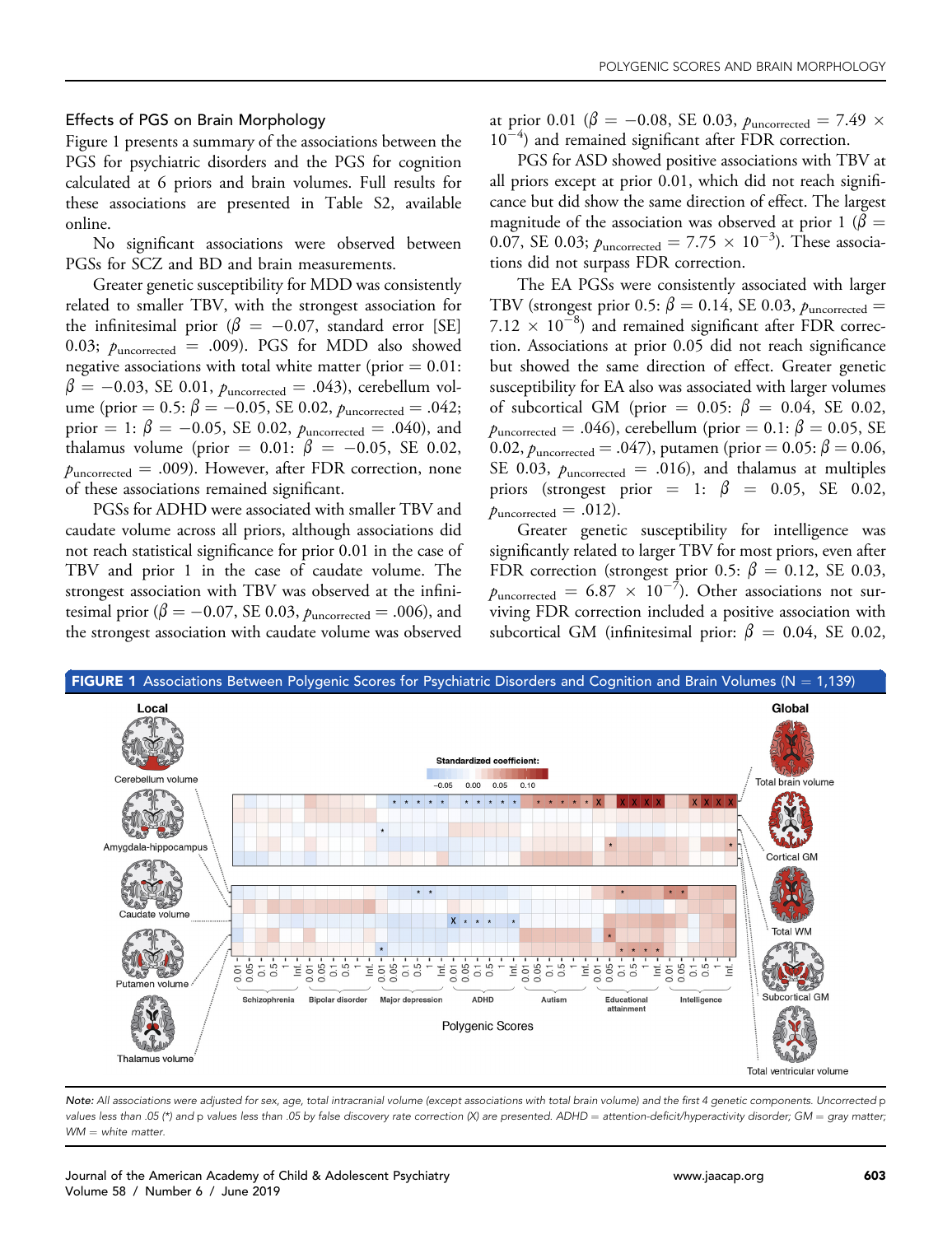$p_{\text{uncorrected}} = .024$ ) and positive associations with cerebellum volume (priors 0.01 and 0.05:  $\beta = 0.07$ , SE 0.02,  $p_{\text{uncorrected}} = .003$ ).

#### Mediation Analysis

Only the association between polygenic risk for ADHD and caudate volume survived FDR correction; therefore, we tested whether caudate volume mediated the association between polygenic risk for ADHD and the attention problems CBCL syndrome scale. The caudate nucleus met the conditions to act as a mediator, because it showed a negative significant association with attention problems  $(\beta = -0.06, \text{ SE } 0.00, p = .029)$ . Similarly, polygenic risk for ADHD was significantly associated with attention problems ( $\beta = 0.12$ , SE 0.00,  $p = 5.36 \times 10^{-5}$ ). However, mediation was 4.6% and not significant within the entire sample (Figure 2). In analyses stratified by sex, mediation was significant only in boys, indicating that 11% of the association between polygenic risk for ADHD (prior  $=$ 0.01) and attention problems might be mediated by differences in caudate volume (Figure 2).

#### Sensitivity Analysis

Analyses mutually adjusting for polygenic susceptibility for EA and intelligence at prior 0.05 showed that the PGSs for these 2 traits were independently associated with TBV (PGS for EA:  $\beta = 0.10$ , SE 0.03.  $p = 2.6 \times 10^{-4}$ ; PGS for intelligence:  $\beta = 0.08$ , SE 0.03,  $p = .003$ ).

#### **DISCUSSION**

We examined whether polygenic susceptibility for psychiatric disorders and cognition was associated with brain morphology in children. We found a consistent pattern of results across priors, indicating that the polygenic risk for ADHD was negatively associated with caudate volume, with the finding of a prior of 0.01 surviving multiple testing correction. Polygenic susceptibility for intelligence and EA showed a positive relation with TBV that was consistent across all priors used, although generally not significant for the more stringent priors (ie, 0.05 and 0.01). Polygenic risk for SCZ and BD did not show significant associations with brain morphology; however, several brain measurements were related to PGSs for MDD and ASD, although none of these associations survived multiple testing correction. These findings indicate the neurobiological manifestation of polygenic susceptibility for ADHD, intelligence, and EA involves early morphologic differences in caudate volume and TBV during development.

Whole-brain and caudate volume reductions have been related to ADHD in a recent mega-analysis.<sup>14</sup> Given the high heritability of  $ADHD<sup>30</sup>$  $ADHD<sup>30</sup>$  $ADHD<sup>30</sup>$ , we expected that regions previously associated with the disorder also would be associated with polygenic risk for ADHD. To the best of our knowledge, this is the first study providing evidence indicating that polygenic risk for ADHD might be, at least in part, underlying TBV and caudate reductions in childhood. These findings are particularly relevant for caudate volume reduction, one of the most replicated findings in ADHD.<sup>31</sup> Interestingly, our results suggest that reduced caudate volume might be mediating the association between polygenic risk for ADHD and attention problems in boys. ADHD is 2 to 9 times more prevalent in boys during childhood and adolescence.<sup>[32](#page-7-0)</sup> Sex differences in brain morphology have been used to investigate whether ADHD-related brain abnormalities are more pronounced in male versus female individuals. Although caudate volume did not show sex



Note: The figure shows caudate volume as a potential mediator, estimates of indirect and direct effects, and the proportion of mediation. All models were adjusted for age at magnetic resonance imaging, age at Child Behavior Checklist administration, total intracranial volume, and the first 4 genetic components. The entire sample (N = 1,053) was stratified by sex ( $n = 535$  Boys;  $n = 518$  Girls).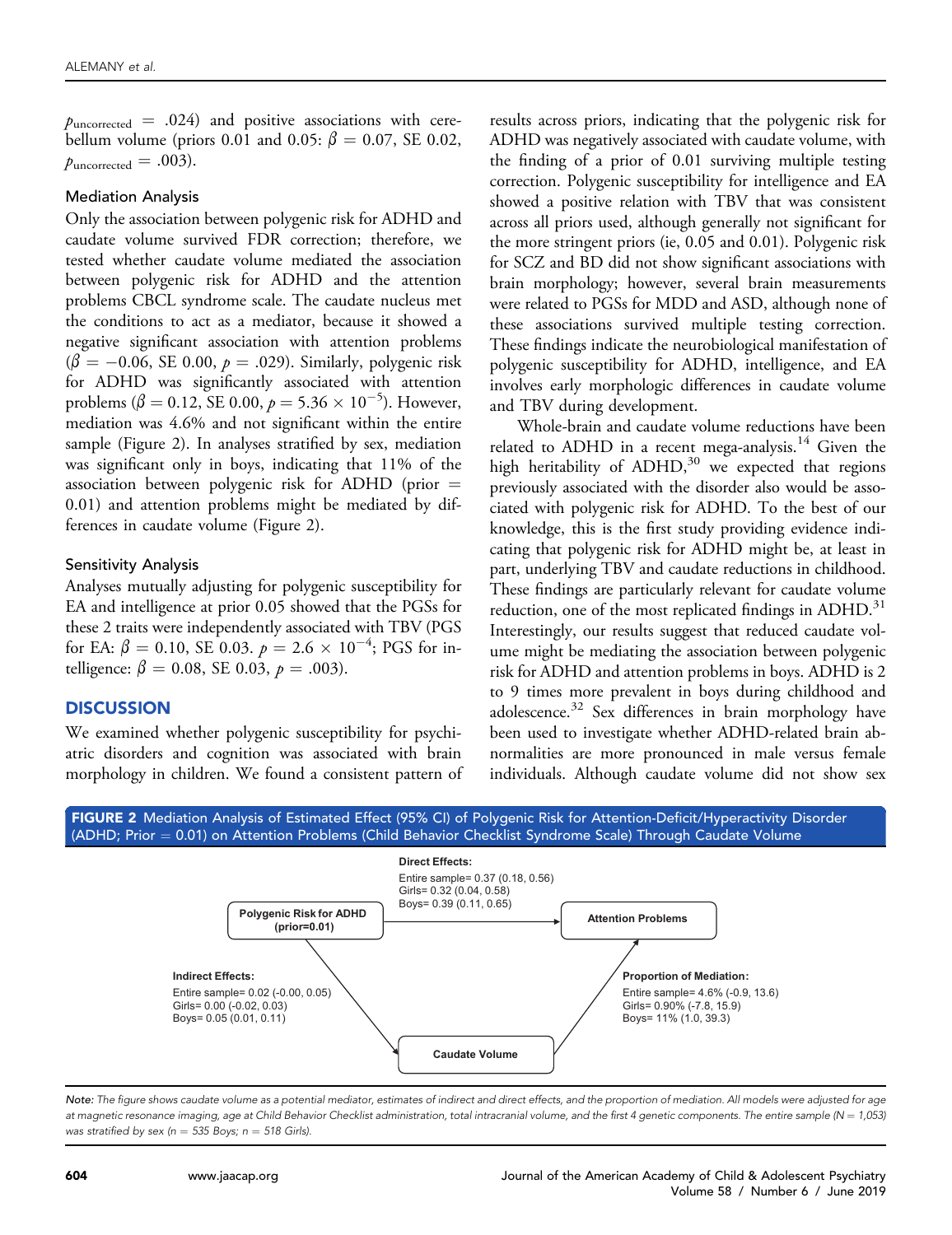effects in the mega-analysis conducted by Hoogman et al.,  $^{14}$  $^{14}$  $^{14}$ another study examining the volume and shape of basal ganglia observed smaller caudate volumes in boys with ADHD compared with male controls and no differences among girls.<sup>[33](#page-7-0)</sup> Similarly, smaller caudate volumes have been found in adult male patients with ADHD compared with male controls, whereas no differences were observed in women.<sup>34</sup> Our findings are in line with these studies supporting that different genetically influenced neurobiological mechanisms might be operating in male and female individuals in the context of ADHD.

The EA PGSs were associated with larger TBV. Intracranial volume has been previously related to EA genetic variants by applying linkage disequilibrium score regression methodology.<sup>35</sup> Genetic variants for EA or other traits can affect TBV directly, through direct gene expression, through gene-environment interaction or correlation mechanisms, or through intermediate phenotypes. Remarkably, an important number of single-nucleotide polymorphisms related to EA are located within genomic regions regulating gene expression in the fetal brain and genes mainly expressed in neural tissue.<sup>[35](#page-7-0)</sup> These genes are especially active during the prenatal period and enriched for biological pathways involved in neural development.<sup>35</sup> Thus, it is likely that polygenic susceptibility for EA includes variants that directly promote optimal brain development. Another possibility would be that EA genetic variants could influence brain morphology through environmental exposures that positively affect brain development, which would imply gene-environment correlation effects. In fact, children with higher genetic loading for EA tend to be raised in socioeconomically advantaged environments,<sup>36</sup> which positively affects brain development[.37](#page-7-0) It also is important to note that genetic associations with EA can be mediated by other phenotypes such as intelligence or personality traits, which are considered intermediate phenotypes for EA.<sup>[38](#page-7-0)</sup> In addition, higher genetic loading for EA was nominally associated with larger thalamus volumes at multiple priors. The thalamus is a major hub in the brain, relaying multimodal information covering a wide range of cognitive functions, including learning, memory, inhibitory control, decision making, control of visual orienting responses, and attention.<sup>39</sup> Thus, a relation between polygenic susceptibility for cognitive functions relevant for EA with increased volume of the thalamus is neurobiologically plausible.

Not surprisingly, our findings on polygenic susceptibility for intelligence and EA largely overlap in the strength of the association and variance explained by TBV. Similarly to EA, genetic variants related to intelligence were identified in genes predominantly expressed in brain tissue.<sup>[40](#page-7-0)</sup> Interestingly, polygenic susceptibility for EA and for intelligence influenced TBV independently of each other. Because the correlation between the PGSs for EA and intelligence was not extremely strong (Figure S3, available online), we speculate that genetic variants related to these traits might act through different pathways. Studies have shown that TBV is positively correlated with intelligence, accounting for approximately 16% of the variance in  $IQ.^{41}$  Furthermore, our results indicate a shared genetic overlap between IQ and brain size, which is in line with twin studies suggesting that the association between these phenotypes is mainly of genetic origin.<sup>[42](#page-7-0)</sup>

Contrary to our hypothesis, polygenic risk for SCZ was not associated with brain morphologic variation at 9 to 11 years of age. This is in line with previous research in adults.<sup>17,19</sup> However, this null finding was surprising, because we found an association between the PGSs for SCZ and internalizing symptoms, and especially thought problems[.4](#page-6-0) Behavioral effects of polygenic risk for SCZ must have neural correlates that we could not detect for several potential reasons. First, the neural correlates of SCZ PGS might be related to other neurobiological phenotypes not quantified in our study. This would not be the case for white matter measurements, including global and tractspecific fractional anisotropy and mean diffusivity, that were tested for an association with polygenic risk for SCZ in this sample and showed negative results.<sup>[43](#page-7-0)</sup> Also, polygenic risk for SCZ has been associated with functional brain parameters, such as brain activation patterns detectable with functional MRI during cognitive tasks in adolescents.<sup>[44,45](#page-7-0)</sup> Second, brain structural abnormalities related to genetic risk for SCZ might be detectable only in young individuals beginning in the prodromal phase, when the illness has begun to show clinical manifestations. These finding is "unmasked" as the illness progresses, making it very difficult to observe in general population samples, especially early in life. Third, genetic risk for SCZ has been related to nonparticipation in a large longitudinal population-based cohort study,  $46$  implying that individuals at high genetic risk might be underrepresented. This would lead to underestimating effects of these genetic variants on neurodevelopmental outcomes. However, PGSs for SCZ were very similar among Generation R participants with European ancestry when comparing those included with those excluded in the present study (Table S3, available online).

Other interesting findings, albeit not surpassing multiple testing correction, include positive relations between PGS for ASD and TBV and negative associations between MDD PGS and TBV. Converging evidence points to an increased brain size as a characteristic brain abnormality of young children with  $ASD<sup>47</sup>$  $ASD<sup>47</sup>$  $ASD<sup>47</sup>$  Our results suggest that this association could be accounted for by common genetic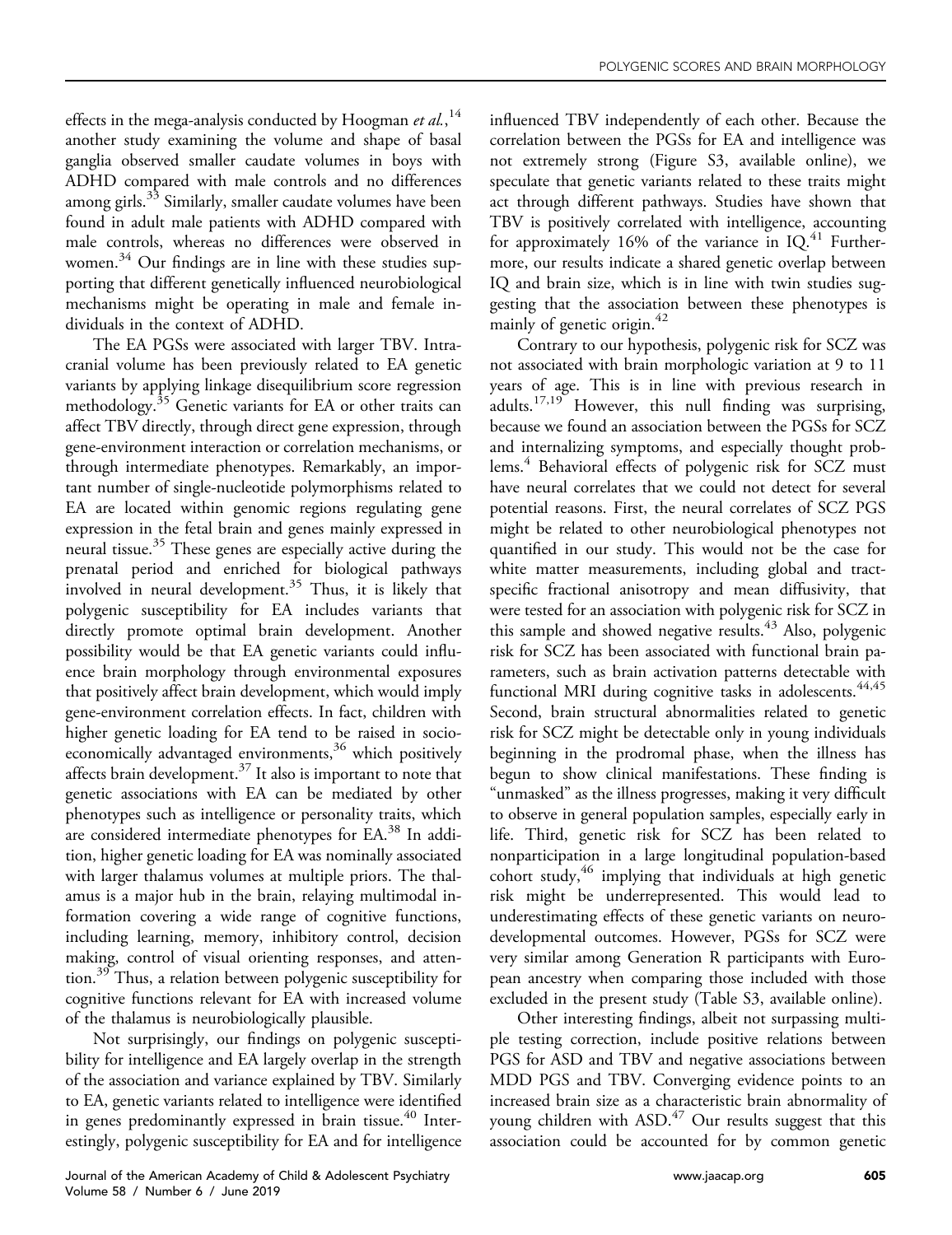<span id="page-6-0"></span>variants increasing the risk for ASD. Although it might seem counterintuitive that polygenic risk for ASD shows the same direction of effects on TBV as PGSs for EA and intelligence, it has been shown that polygenic risk for these traits is highly correlated and that genetic risk for ASD might act through different etiologic pathways.<sup>48</sup> For MDD PGS, widespread GM and subcortical volume reductions have been reported in individuals affected by MDD.<sup>49</sup> In contrast, less research has been conducted on global structural brain measures such as TVB. Overall, further research is needed to confirm these potential associations.

Our results should be interpreted in the context of several strengths and limitations. The strengths of the present study include the large sample and homogeneity with respect to recruitment, exclusion criteria, scanner, image acquisition, and preprocessing methods, which are especially valuable in imaging genetics. That said, the present sample is adequate for detecting significant effect sizes larger than 0.08 at 80% power; thus, reported smaller effect sizes, which correspond to negative findings, should be interpreted with caution. The main limitation of the study is the cross-sectional design. Studies including brain morphologic measurements at multiple time points are needed to examine whether polygenic risk for psychiatric disorders and cognition contributes to changes in developmental trajectories. Another limitation is that the PGSs typically explain only a small proportion of the total phenotypic variance of complex traits.<sup>1,2</sup> Moreover, it is important to note that the predictive accuracy of the PGS is related to sample size in the discovery sample, which substantially varies among different traits for the PGSs examined in the present study.<sup>[50](#page-7-0)</sup> This should be considered when comparing results for the different traits examined. Nevertheless, we used summary statistics from the most recent, and thus more powerful, GWASs conducted on psychiatric disorders to date, which represents an advantage over previous studies using PGSs based on GWASs conducted on smaller samples.

To conclude, we found a relation between polygenic susceptibility for intelligence and EA and TBV in schoolage children. We also found effects of ADHD polygenic risk for caudate volume. Interestingly, we found evidence for mediation only in boys, in whom differences in caudate volume accounted for 11% of the association between polygenic risk for ADHD and attention

#### REFERENCES

- 1. Visscher PM, Wray NR, Zhang Q, et al. 10 Years of GWAS discovery: biology, function, and translation. Am J Hum Genet. 2017;101:5-22.
- 2. Wray NR, Lee SH, Mehta D, Vinkhuyzen AAE, Dudbridge F, Middeldorp CM. Research review: polygenic methods and their application to psychiatric traits. J Child Psychol Psychiatry. 2014;55:1068-1087.

problems at 9 years of age. Overall, our findings provide molecular genetic evidence for the relation between polygenic susceptibility for cognition and ADHD with early differences in brain morphology.

#### Accepted January 2, 2019.

This article was reviewed under and accepted by Ad Hoc Editor Ellen Leibenluft.

Dr. Alemany is with the Barcelona Institute for Global Health and the Universitat Pompeu Fabra (UPF), Barcelona, Spain and with the CIBER Epidemiología y Salud Pública (CIBERESP), Madrid, Spain. Drs. Jansen, Muetzel, El Marroun, Jaddoe, Tiemeier, and White are with the Erasmus University Medical Center, Rotterdam, the Netherlands. Drs. Jansen, Marroun, and Jaddoe also are with the Generation R Study Group, Erasmus University Medical Center. Dr. Tiemeier also is with the Harvard TH Chan School of Public Health, Boston, MA. Dr. Jansen, Polderman, and Posthuma are with Amsterdam Neuroscience, VU University, Amsterdam, the Netherlands. Ms. Marques is with the Instituto de Biofísica e Engenharia Biomédica, Faculdade de Ciências, Universidade de Lisboa, Portugal. Drs. Jansen, Polderman and Posthuma also are with the Center for Neurogenomics and Cognitive Research (CNCR), Amsterdam Neuroscience, VU University Amsterdam, the Netherlands. Dr. Posthuma also is with the VU University Medical Center (VUMC), Amsterdam.

This work was supported by the Sophia Foundation for Scientific Research (SSWO project number S14-27) and the Netherlands Organization for Health Research and Development (ZonMw; TOP project number 91211021 to Dr. White). This work was also supported by the European Union's Horizon 2020 research and innovation programme (grant agreement No.633595 DynaHEALTH and No.733206 LifeCycle). The funding agencies had no role in the design or conduct of the study, collection, management, analyses or interpretation of the data, or preparation, review or approval of the manuscript or the decision to submit it." for publication. Supercomputing computations were supported by the NWO Physical Sciences Division (Exacte Wetenschappen) and SURFsara (Cartesius computer cluster; [www.surfsara.nl](http://www.surfsara.nl)). The Generation R Study is conducted by the Erasmus University Medical Center in close collaboration with the School of Law and Faculty of Social Sciences of the Erasmus University Rotterdam, the Municipal Health Service Rotterdam area, Rotterdam, the Rotterdam Homecare Foundation, Rotterdam, and the Stichting Trombosedienst and Artsenlaboratorium Rijnmond (STARMDC). Dr. Alemany is funded by a Sara Borrell postdoctoral grant (CD14/00214) from the Instituto de Salud Carlos III. Dr. Jansen is funded by the Sophia Foundation for Scientific Research (SSWO grant S14-27).

The authors thank the participants and their parents who contributed to the Generation R Study and the researchers who were involved in data collection.

Disclosure: Dr. White has received grant or research support from the National Institute on Drug Abuse, the Sophia Foundation, the Simons Foundation Autism Research Initiative, and the Netherlands Organisation for Health Research and Development (ZonMw). She participated in a mock FDA-PDAC meeting with Neurocrine Biosciences, Inc., in December 2016. She has served on the editorial board of Neuroinformatics. Drs. Alemany, Jansen, Muetzel, El Marroun, Jaddoe, Polderman, Tiemeier, Posthuma, and Mrs. Marques report no biomedical financial interests or potential conflicts of interest.

Correspondence to Silvia Alemany, PhD, Barcelona Institute for Global Health (ISGlobal), C. Doctor Aiguader 88, 08003 Barcelona, Spain; e-mail: [silvia.](mailto:silvia.alemany@isglobal.org) [alemany@isglobal.org](mailto:silvia.alemany@isglobal.org)

0890-8567/\$36.00/@2019 American Academy of Child and Adolescent Psychiatry

<https://doi.org/10.1016/j.jaac.2018.09.443>

- 3. Riglin L, Collishaw S, Richards A, et al. Schizophrenia risk alleles and neurodevelopmental outcomes in childhood: a population-based cohort study. Lancet Psychiatry. 2017;4:57-62.
- 4. Jansen PR, Polderman TJC, Bolhuis K, et al. Polygenic scores for schizophrenia and educational attainment are associated with behavioural problems in